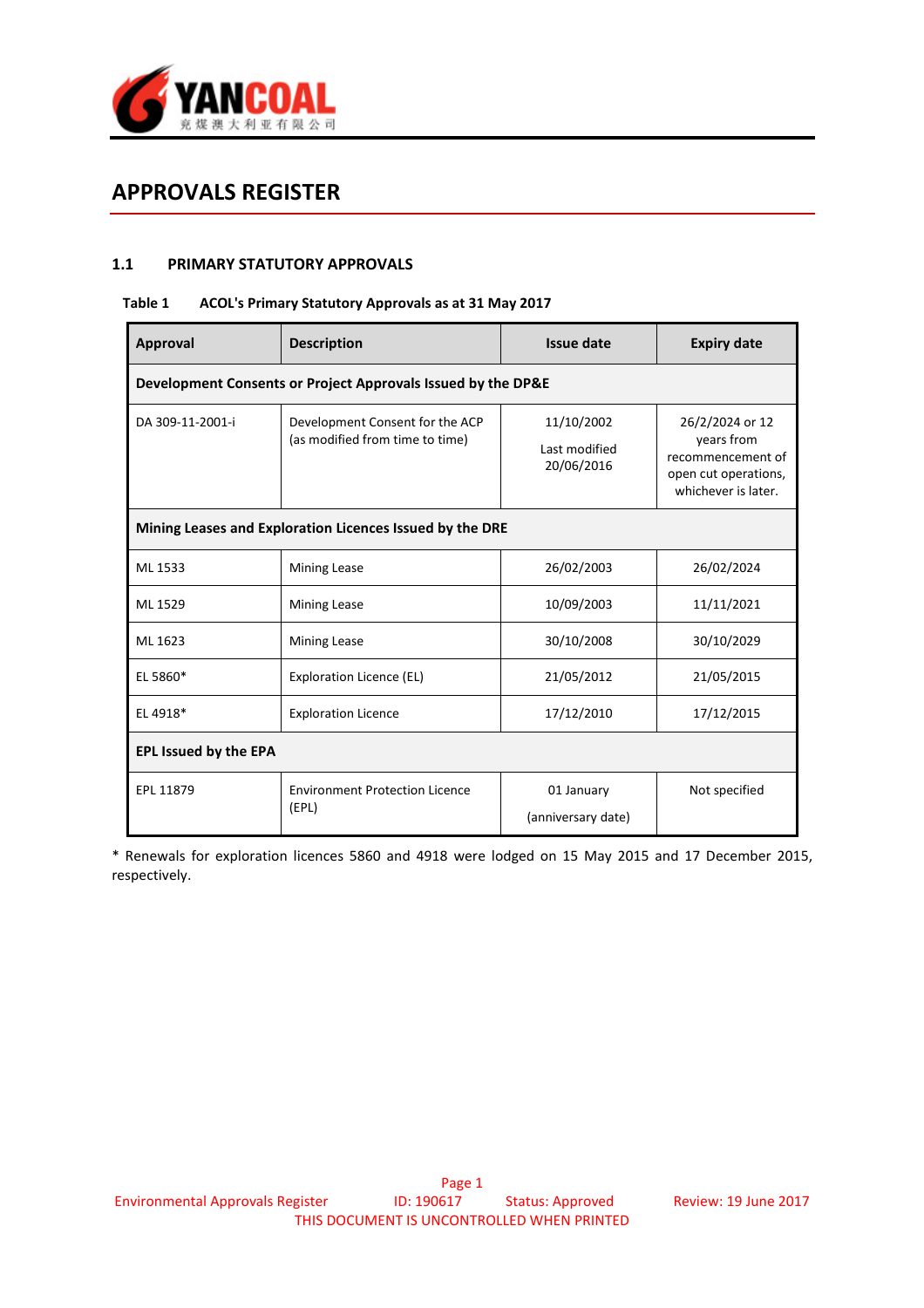

## 1.2 OTHER STATUTORY APPROVALS

## Table 2 ACOL's Other Statutory Approvals as at 31 May 2017

| Approval                                                           | <b>Description</b>                                                                                                                                                                                                                         | <b>Expiry date</b> |  |
|--------------------------------------------------------------------|--------------------------------------------------------------------------------------------------------------------------------------------------------------------------------------------------------------------------------------------|--------------------|--|
| <b>Radiation Management Licence</b>                                |                                                                                                                                                                                                                                            |                    |  |
| RML5061098                                                         | <b>Radiation Management Licence</b>                                                                                                                                                                                                        | 06/04/17           |  |
| <b>Aboriginal Heritage</b>                                         |                                                                                                                                                                                                                                            |                    |  |
| Section 90 Consent<br>Permits AHIP 1131017<br>AHIMS Permit ID 3436 | Longwalls 1-4: Salvage excavations. Community collection. Harm to<br>certain Aboriginal objects through proposed works. Certain Aboriginal<br>objects must not be harmed                                                                   | 23/12/21           |  |
| <b>Section 90 Consents</b><br>Permits AHIP 1130976                 | Longwalls 5-8: Movement only of certain Aboriginal objects. Test<br>excavations. Salvage excavations. Community collection. Harm to<br>certain Aboriginal objects through proposed works. Certain Aboriginal<br>objects must not be harmed | 26/08/31           |  |
| <b>Voluntary Conservation Agreement</b>                            |                                                                                                                                                                                                                                            |                    |  |
| Conservation<br>Agreement                                          | Conservation agreement over the southern conservation area.<br>Agreement between The Minister administering the NPW Act 1974 and<br>Ashton Coal Mines Limited for Ashton Coal Mine.                                                        | Perpetuity         |  |
| <b>Tailings Emplacement Approval</b>                               |                                                                                                                                                                                                                                            |                    |  |
| S126 Approval                                                      | Emplacement of carbonaceous materials Ashton North East Open Cut<br>(NEOC)<br>Issued 08/04/04                                                                                                                                              | Perpetuity         |  |
| S126 Approvals                                                     | Emplacement of carbonaceous materials Ravensworth Void 4<br>Perpetuity<br>Issued 17/01/07                                                                                                                                                  |                    |  |
| S100 Approval                                                      | Emplacement of coarse rejects materials in the NEOC void<br>Perpetuity<br><b>Issued 01/03/12</b>                                                                                                                                           |                    |  |
| S100 Approval                                                      | Emplacement of fine rejects in the Ravensworth Void No 4<br>Perpetuity<br>Issued 2/01/2007                                                                                                                                                 |                    |  |
| <b>Subsidence Approvals</b>                                        |                                                                                                                                                                                                                                            |                    |  |
| <b>Extraction Plan</b>                                             | Ashton Coal Extraction Plan for Longwalls 201 - 204 in Upper Lower<br>Liddell Seam<br>16/05/2017<br>November 2016                                                                                                                          |                    |  |
| <b>Extraction Plan</b>                                             | Upper Liddell Seam Extraction Plan for Longwalls 105 to 107 December<br>Approved<br>2015<br>22/01/16                                                                                                                                       |                    |  |
| <b>Extraction Plan</b>                                             | Extraction Plan for Upper Liddell Seam Longwall Panel 1-8<br>Approved<br>17 July 2012 (approved for panels $1 - 4$ only)<br>27/12/12                                                                                                       |                    |  |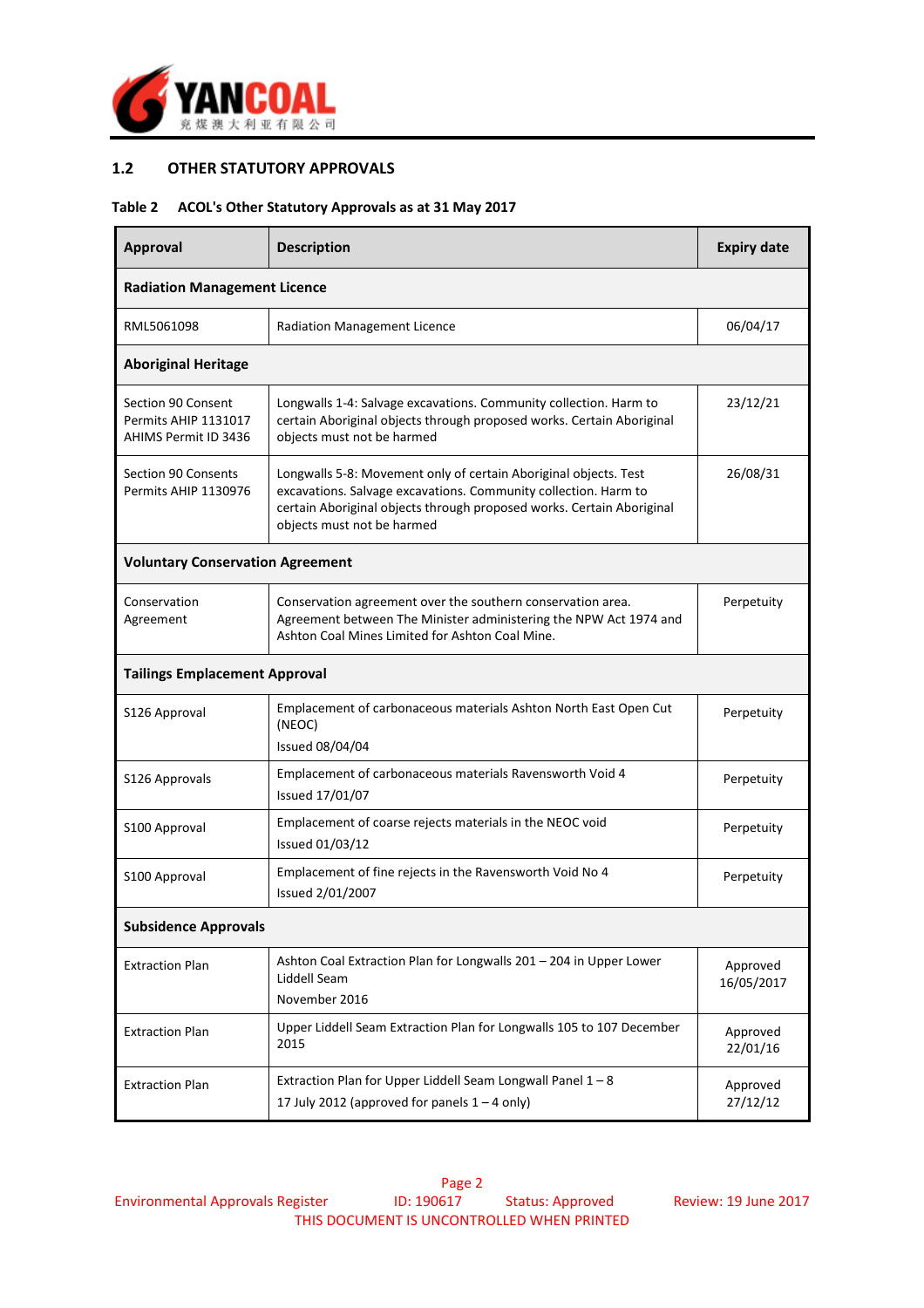

## 1.3 ENVIRONMENTAL MANAGEMENT PLANS

#### Table 3 Environmental Management Plans as at 31 May 2017

| <b>Environmental Management Plan</b>                | <b>Condition</b>                                   | Date Issued | Date Approved |
|-----------------------------------------------------|----------------------------------------------------|-------------|---------------|
| Environmental Management Strategy                   | Schedule 5, Condition 1                            | 23/05/2016  | 11/10/2016    |
| <b>Noise</b>                                        | Schedule 3, Condition 9                            | 06/06/2016  | 11/10/2016    |
| Air Quality                                         | Schedule 3, Condition 17                           | 26/10/2016  | 24/02/2017    |
| Archaeology and Cultural Heritage                   | Schedule 3, Condition 34                           | 19/06/2015  | 27/07/2015    |
| Flora and Fauna (Biodiversity)                      | Schedule 3, Condition 28                           | 6/06/2016   | 11/10/2016    |
| Water                                               | Schedule 3, Condition 26                           | 11/5/2016   | 10/05/2016    |
| Upper Liddell Seam Extraction Plan LW 105<br>$-107$ | Schedule 2, Condition 3.12 (DA<br>Modification 10) | 02/12/2015  | 21/01/2016    |
| Extraction Plan LW 201 - 204                        | Schedule 3, Condition 32                           | 07/11/2016  | 15/03/2017    |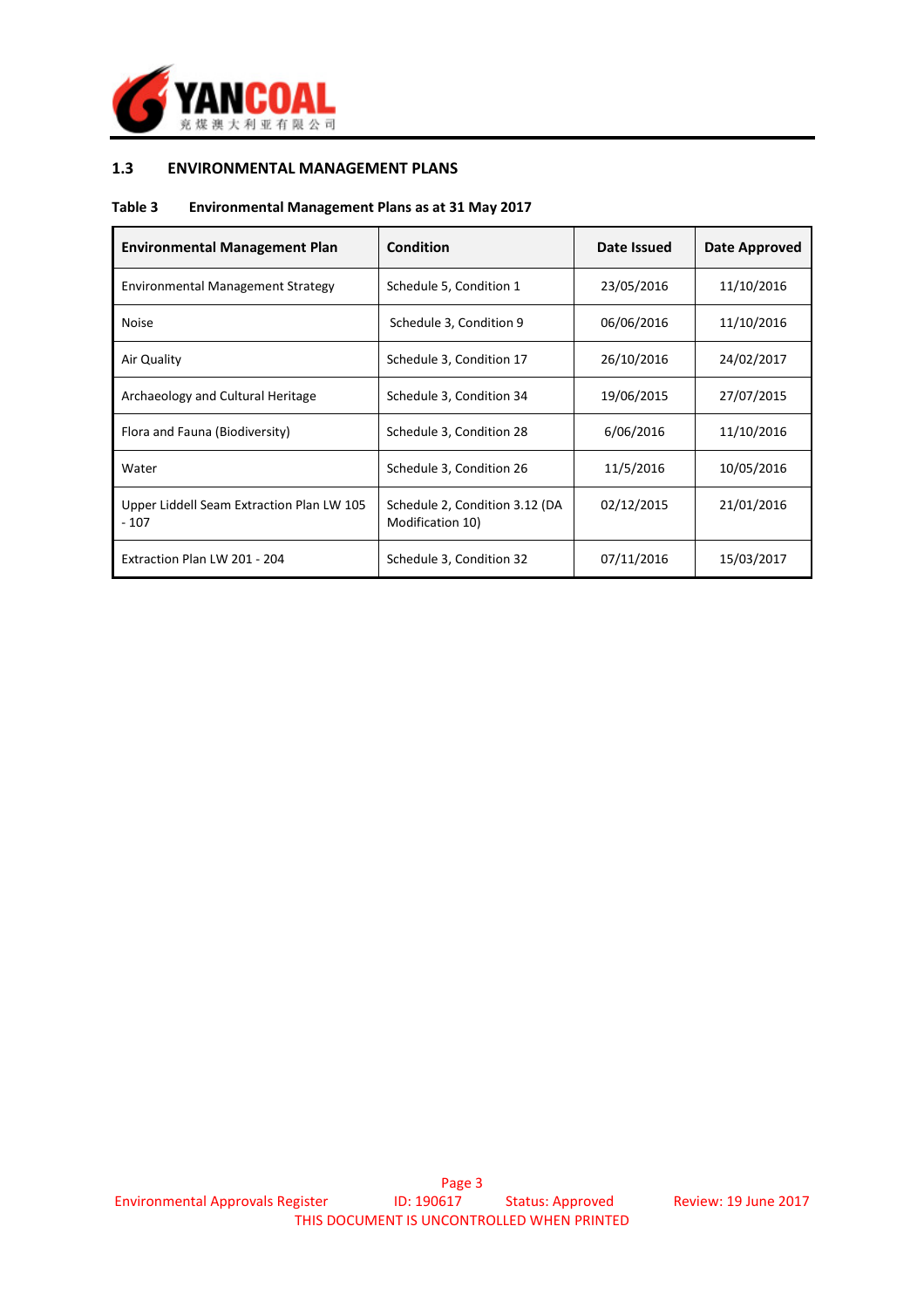

## 1.4 WATER LICENCES

#### Table 4 Water Management Act 2000 Licences

| <b>Water Licence</b><br><b>Number</b> | <b>DPI Water</b><br>Reference | Water Sharing Plan, Source and Management Zone                                                                                        |
|---------------------------------------|-------------------------------|---------------------------------------------------------------------------------------------------------------------------------------|
| 984                                   | 20AL201282                    | Hunter Regulated Water Sharing Plan, surface water, zone 3A (Glennies<br>Creek)                                                       |
| 997                                   | 20AL201311                    | Hunter Regulated Water Sharing Plan, surface water, zone 3A (Glennies<br>Creek)                                                       |
| 1120                                  | 20AL201624                    | Whole Water Source (Hunter Regulated River Water Source)                                                                              |
| 1121                                  | 20AL201625                    | Hunter Regulated Water Sharing Plan, surface water, zone 1B (Hunter<br>River from Goulburn River Junction to Glennies Cu Junction)    |
| 1358                                  | 20AL203056                    | Hunter Regulated Water Sharing Plan, surface water, zone 3A (Glennies<br>Creek)                                                       |
| 6346                                  | 20AL203106                    | Hunter Regulated Water Sharing Plan, surface water, zone 1B (Hunter<br>River from Goulburn River Junction to Glennies Creek Junction) |
| 8404                                  | 20AL200491                    | Hunter Regulated Water Sharing Plan, surface water, zone 3A (Glennies<br>Creek)                                                       |
| 15583                                 | 20AL204249                    | Hunter Regulated Water Sharing Plan, surface water, zone 3A (Glennies<br>Creek)                                                       |
| 19510                                 | 20AL211015                    | Hunter Regulated Water Sharing Plan, surface water, zone 1B (Hunter<br>River from Goulburn River Junction to Glennies Creek Junction) |
| 23912                                 | 20AL211423                    | Hunter Unregulated and Alluvial Water Sources 2009, surface water,<br>Whole Water Source (Jerrys Water Source) (Bowmans Creek)        |
| 29566                                 | 20AL212287                    | Hunter Unregulated and Alluvial Water Sources 2009, Aquifer, Jerrys<br>Management Zone (Jerrys Water Source)                          |
| 36702                                 | 20AL212975                    | Hunter Unregulated and Alluvial Water Sources 2009, Surface water,<br>Jerrys Management Zone (Jerrys Water Source) (Bowmans Creek)    |
| 36703                                 | 20AL212976                    | Hunter Unregulated and Alluvial Water Sources 2009, Surface water,<br>Jerrys Management Zone (Jerrys Water Source) (Bowmans Creek)    |